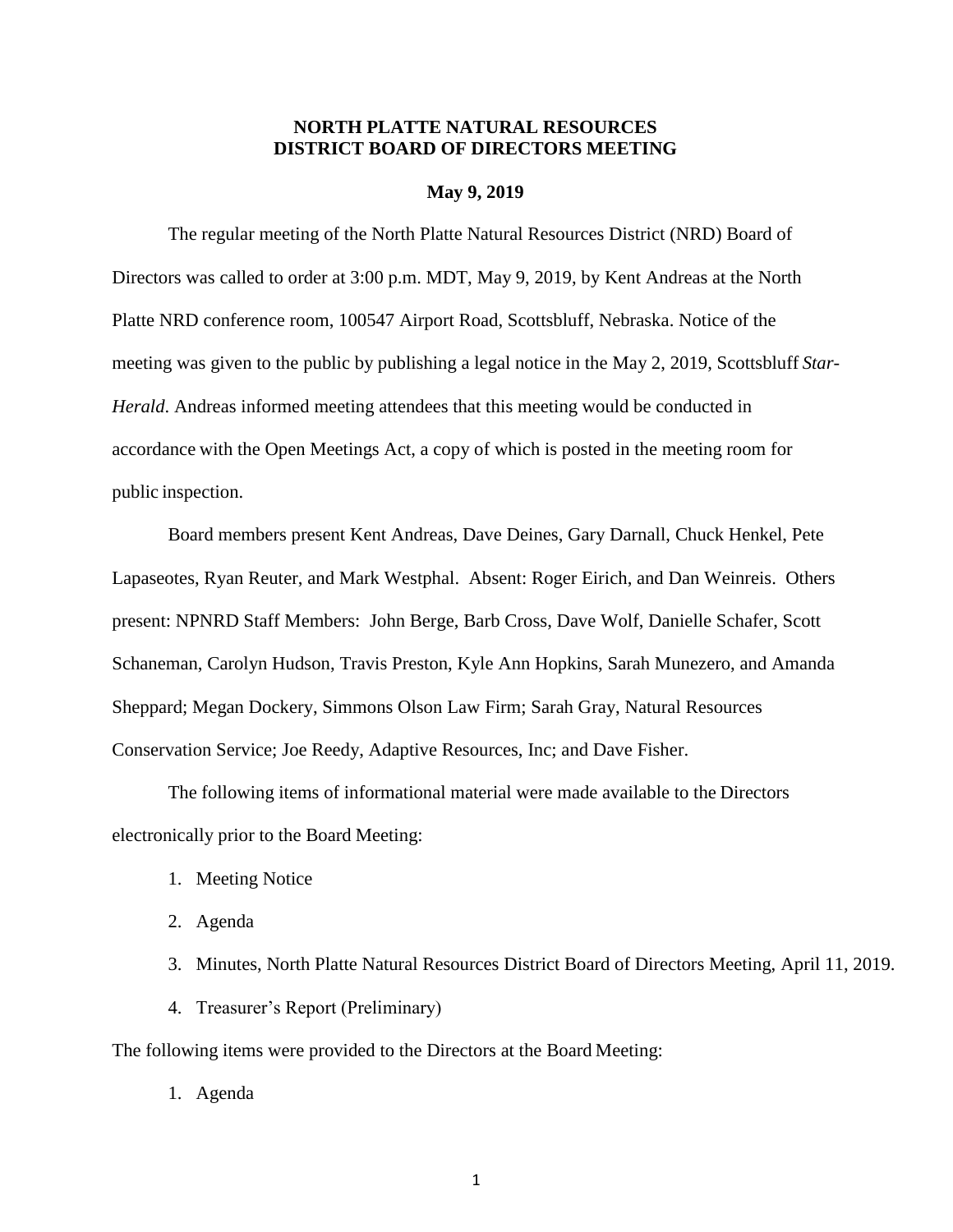- 2. Minutes, North Platte Natural Resources District Board of Directors Meeting, April 11, 2019.
- 3. Treasurer's Report
- 4. Manager's Report
- 5. Email from Molly Brandt dated April 29, 2019, regarding the Summer Experiential Learning for Rwandan (CUSP) Scholars.
- 6. Resume from Sarah Munezero.
- 7. Letter from Craig Derickson with Natural Resources Conservation Service dated April 22, 2019, regarding requesting federal assistance under the provisions of Section 216 of the Flood Control Act to Restore damages sustained in Scotts Bluff County by storms over the course of several years but exacerbated by the recent storm on March 21 that resulted in a disaster declaration.
- 8. Memo to Platte Basin Committee Administrators, from John Berge, dated January 29, 2019, Regarding Enterprise Surface Water Leases and Schaneman Recharge Site Project Summary.
- 9. Memo to Platte Basin Committee Administrators, from John Berge, dated March 27, 2019, Regarding Request for 2019 Update to Expand our Existing Effective EPIC Program for allocation buy-down.
- 10. Memo to Platte Basin Administrators from John Berge, dated January 31, 2019, Regarding Water Resources Cash Funding Formula.
- 11. North Platte Natural Resources Nitrate Advisory Committee Report.
- 12. Resolution Supporting the Utilization and Management of Eastern Red Cedar in the North Platte Natural Resources District.
- 13. Minutes, North Platte Natural Resources District, Water Resources & District Operations Joint Committee, March 19, 2019.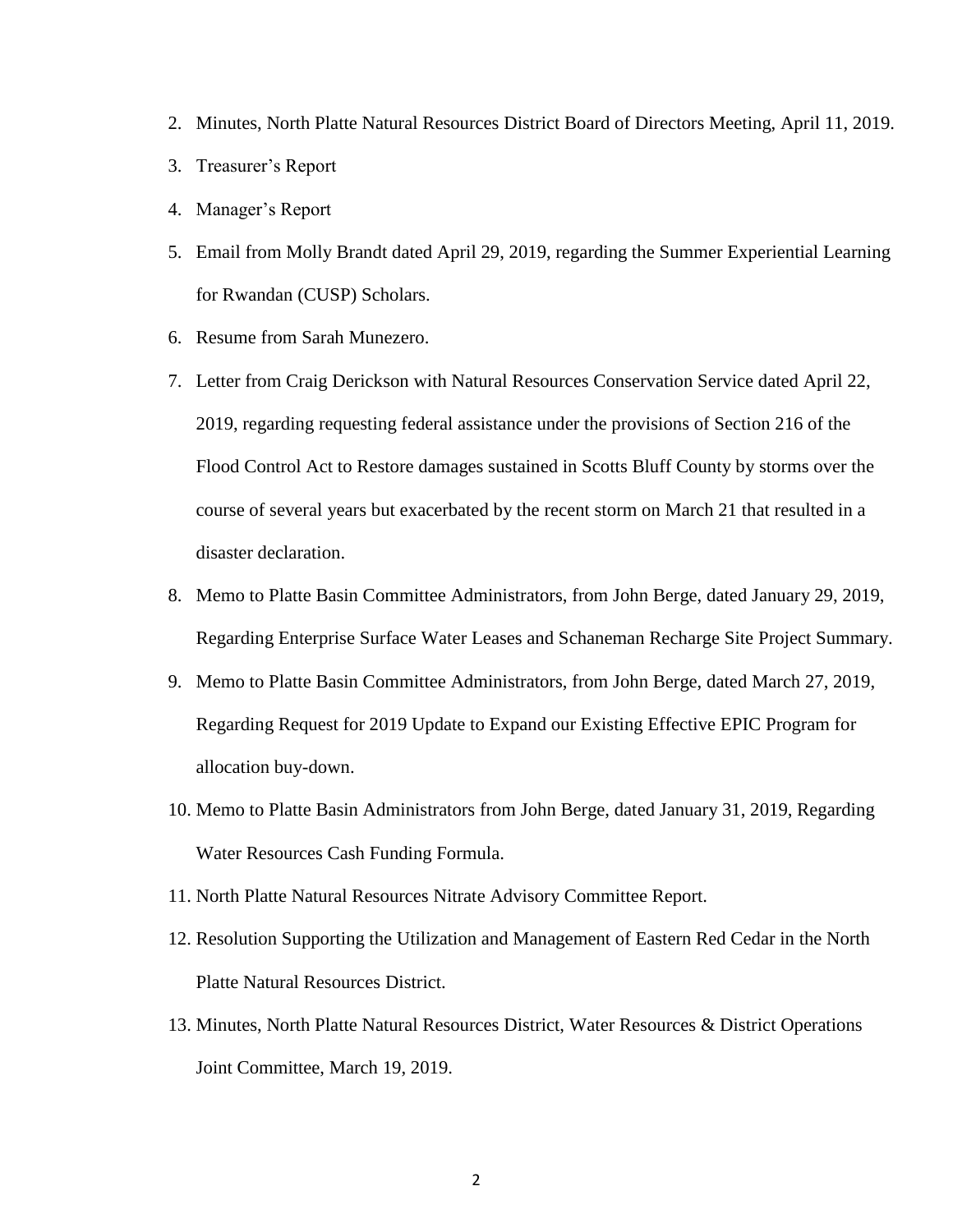- 14. 2019 Lease Rates for Permanent Retirements.
- 15. Sponsorship Letter from Nebraska Association of County Extension Boards dated April 26,

2019, Regarding Sponsorship to Provide Oversight for Local Extension Programs.

# **3. Approval of Minutes of Previous Meeting**

The Board reviewed the minutes of the April 11, 2019, regular Board meeting. Ryan

Reuter noticed that Mark Westphal was not in the minutes in the attendance section. Moved by

Reuter, seconded by Henkel, to approve the amended minutes of the April 11, 2019 regular

#### Board meeting. Motion passed.

Ayes: Andreas, Darnall, Deines Henkel, Lapaseotes, Reuter, Westphal

Nay: None

Abstain: None

Absent: Eirich, Weinreis

#### **4. Treasurer's Report and Accounts Payable**

Ryan Reuter reviewed the Treasurer's report with the Board. Moved by Deines,

seconded by Westphal, to accept the Treasurer's report and pay the bills as listed. Motion

passed.

Ayes: Andreas, Darnall, Deines Henkel, Reuter, Westphal

Nay: None

Abstain: Lapaseotes

Absent: Eirich, Weinreis

## **5. Comments from the Public**

Dave Fisher provided two studies to the Board on evapotranspiration and how much water is lost and sent east. He also offered some suggestions for the Integrated Management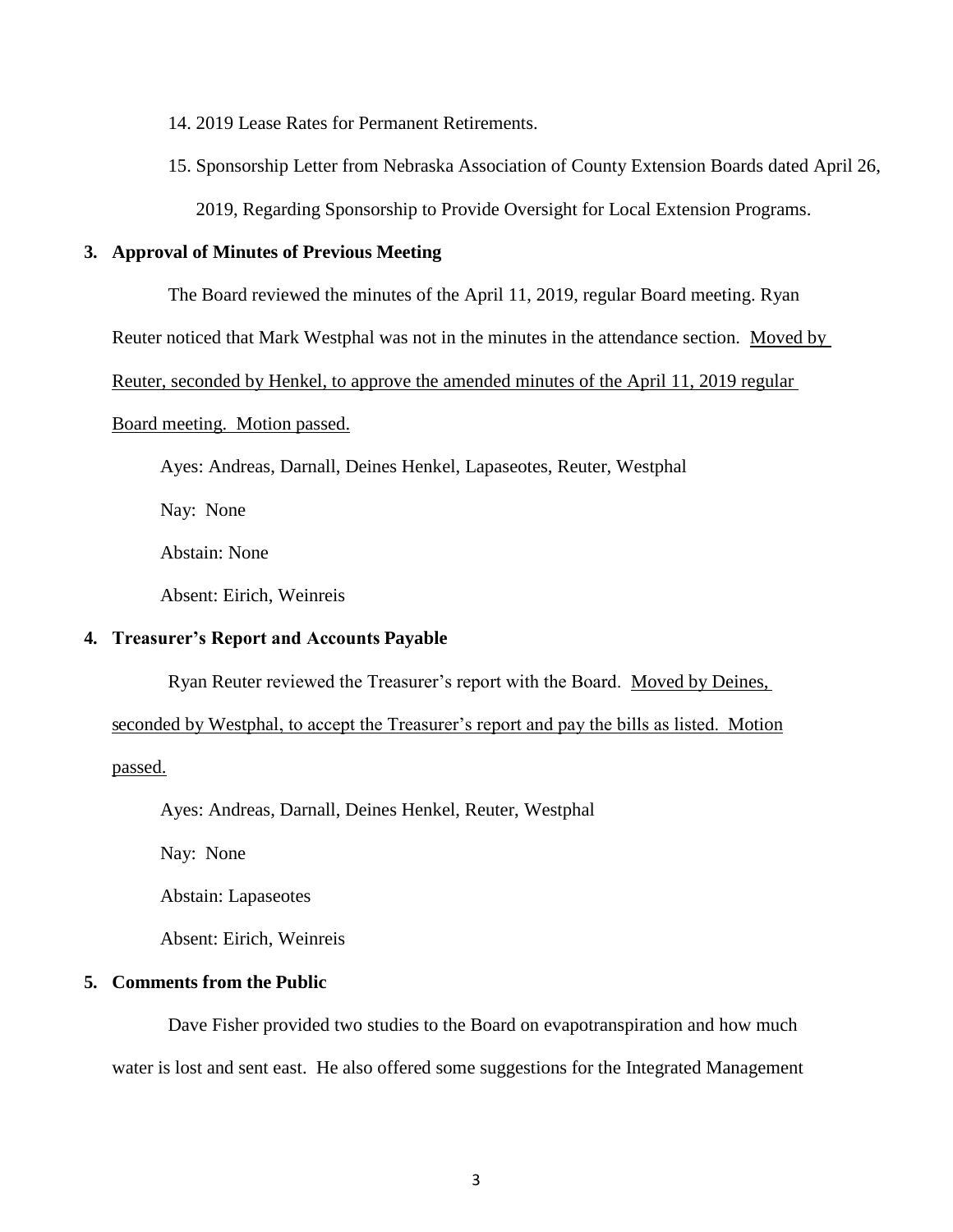Plan.

Travis Preston also addressed some of the email problems Berge and some of the Directors have experienced. He suggested that any email out of the ordinary should be ignored.

### **6. Manager's Report**

John Berge provided the Manager's Report. Department heads have all submitted their budget requests and staff is currently adjusting those requests in the hopes that they can get the first cut DRAFT budget to the committee by the end of May. So far, staff has cut the budget by about \$500,000 in operating expenses. That number will likely go down as we adjust expenses, but Berge hopes to be down by about \$250,000 over the budget last year. That would be a five percent cut making a cumulative cut of twenty seven percent over four years.

The NRD is beginning the transition to a new accounting software, by migrating from SAGE 100 to QuickBooks in the coming weeks.

Sarah Munezero of Rwanda has joined the team through July 26 as an experiential intern. She is currently as sophomore at University of Nebraska - Lincoln in the CASNR Undergraduate Scholarship Program and is specializing in irrigation management. The NRD is going to sign an agreement with Paula Kihlthau to perform cleaning services for the District. She will do this as a contract employee.

The District has requested that Natural Resources Conservation Service (NRCS) staff look at a few damaged areas in the Gering Valley Flood Control Project that were exacerbated by the recent storms. NRCS has Emergency Watershed Protection (EWP) Program money that could help in repairing those issues, and staff anticipates their staff in the area in the coming weeks to inspect the requests.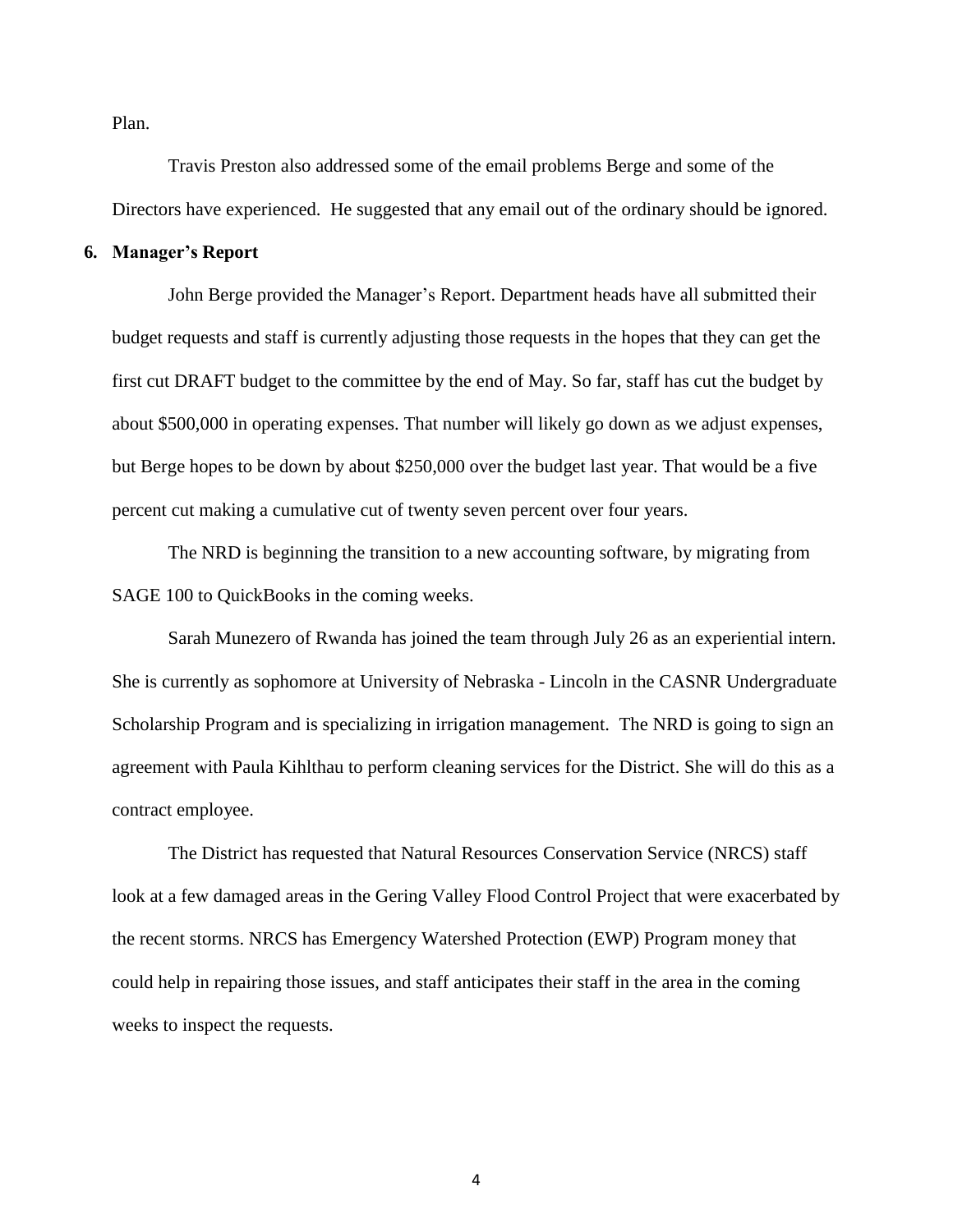The District's attorneys and staff are working on excess flow requests for the Department of Natural Resources if there are flood pool releases from Glendo or in the event of an early spring runoff, both of which staff anticipates. There have been obstacles to excess flow diversions the past few years because of "target flow" requirements downstream of Lake McConaughy. Berge hopes to avoid those issues this year.

The database rebuild continues, and recently Kyle Ann Hopkins met extensively with Heath Kuntz to discuss the status of this overhaul. Staff is budgeting contingency funds for the project in FY 2020.

Rod Horn of the South Platte NRD, Thad Kuntz of ARI, Inc. and Berge held their annual consultation agreement meeting this week and discussed costs for the next fiscal year. There will be no major changes to the agreement and costs should remain fairly static.

The District is finally coming to resolution on the Schaneman Recharge site for the leases that the District has on Enterprise Irrigation District. Engineering plans are done, and Steve Schaneman will be doing the work for pit construction to get this project operational. Steve Smith and Megan Dockery are working on an agreement with Schaneman for that work, and the District will be seeking sixty percent reimbursement on the project from WRCF, though the NRD budgeted the entire construction cost.

The Platte Basin Coalition Administrators approved a request for sixty percent reimbursement from WRCF for the EPIC contracts that the District is about to approve. This reimbursement will come in FY20 even though the outlay will occur in June. Berge was able to secure an additional \$500,000 per year for FY20 and FY21 from the Water Resources Cash Fund in budget authority for projects in those fiscal years.

5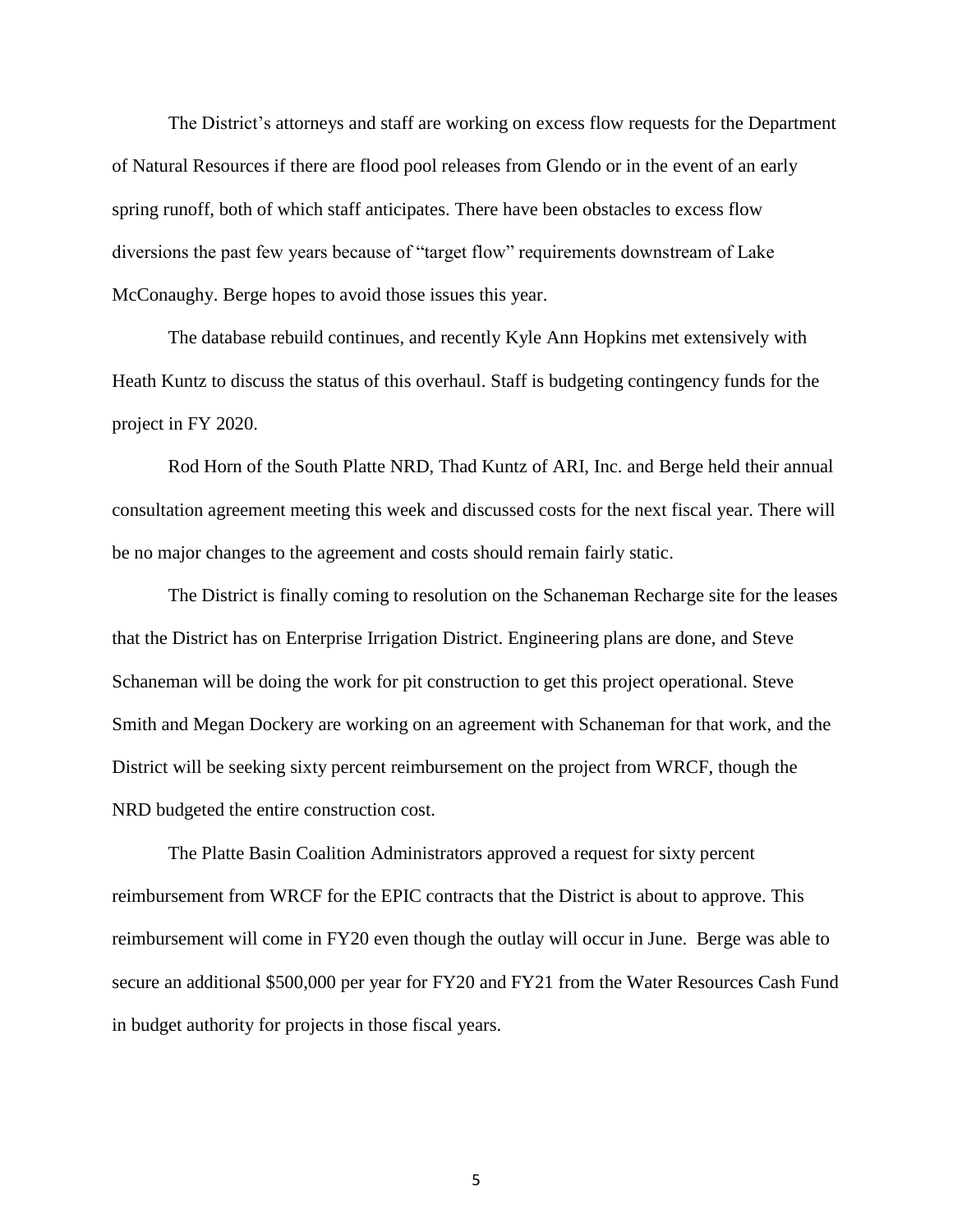Tomorrow will be the 150th Birthday Party for the University of Nebraska – held at the Panhandle Station – it begins at 1:30 p.m. Chancellor Green and Vice-Chancellor Boehm will be in attendance. Berge will be participating in the Director's Advisory Committee Meeting that evening.

### **7. Information and Education Presentation**

Dave Wolf and Amanda Shepperd presented on the duties and responsibilities for the Information and Education Department. Wolf spoke about the public relations, education outreach, and other aspects within the department, and Shepperd explained the NRD/Nebraska Forest Service partnership. Wolf also updated the Board on the number of students that have been visited during the 2018-2019 school year.

#### **8. Report from Staff on the Activities of the Nitrogen Advisory Group**

Berge reported the Nitrogen Advisory group met three times, with the last time directed by a facilitator. The group was then instructed to tell the District what they would do if they were on the Board of Directors regarding the water quality issues. They provided the Board with three options and will no longer meet unless asked to by the Board. The District Operations and Water Resources Committees will meet to review the options.

#### **9. Consideration of Resolution on Eastern Red Cedar**

Berge reported Eastern Red Cedars are considered an invasive species in the eastern part of the State, but they are considered a necessity out west. Staff has recommended a resolution expressing our desire to keep the cedar off invasive species list. Moved by Deines, seconded Henkel to approve the Resolution on Eastern Red Cedar. Motion passed.

Ayes: Andreas, Darnall, Deines Henkel, Lapaseotes, Reuter, Westphal Nay: None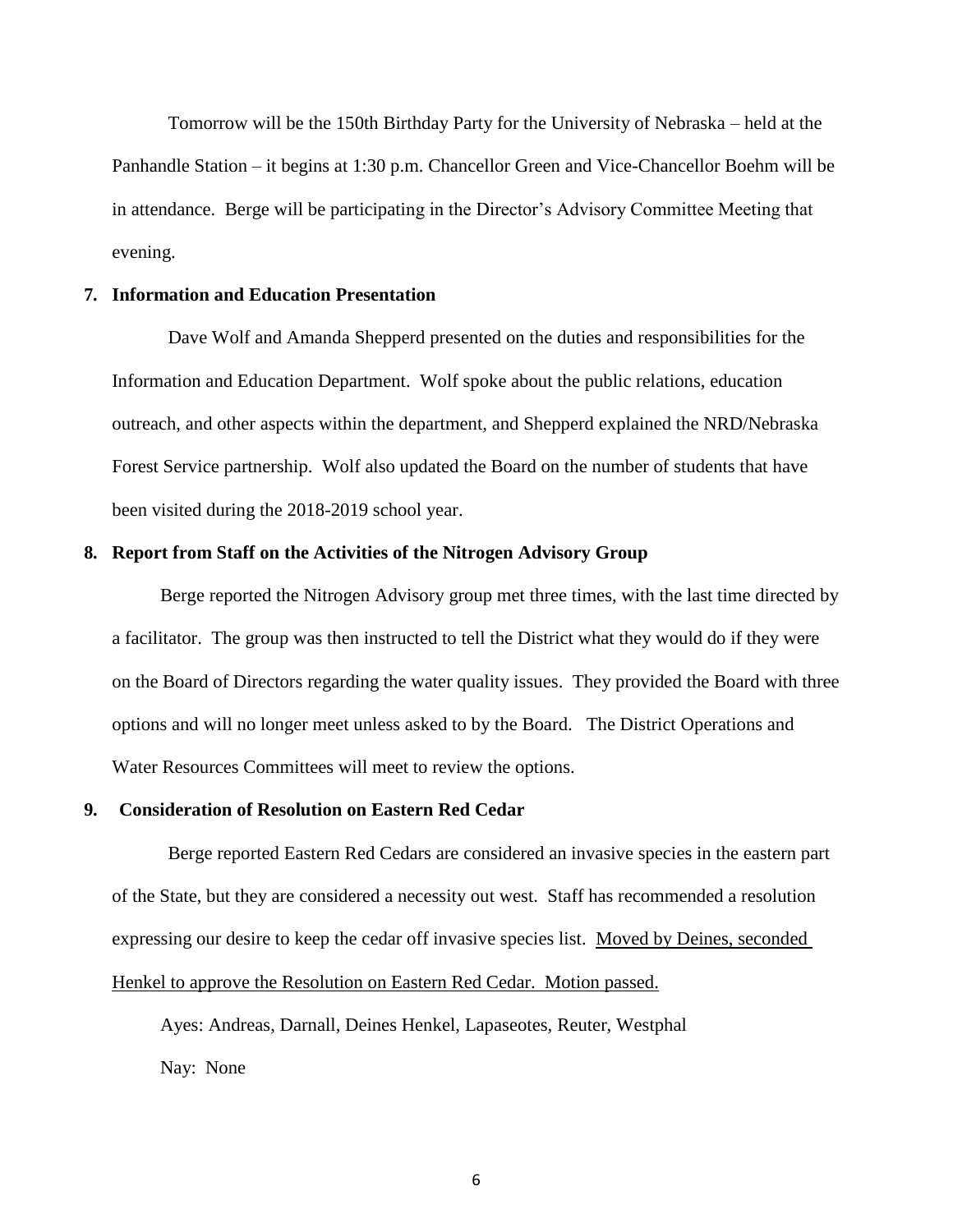Abstain: None

Absent: Eirich, Weinreis

#### **10. Consideration of Lease Rates for 2019**

Berge reported the joint committee recommended the lease rates presented. The District has slowed down on leasing or retiring water rights, but if the right project comes along, staff wants to be able to take advantage of it. Berge also said that staff is looking for projects that will fit into the existing recharge projects where the water can be diverted to recharge pits already built to keep the timing of water returning to the river. Moved by Henkel, seconded by Reuter, to approve the Lease Rates for 2019. Motion passed.

Ayes: Andreas, Darnall, Deines Henkel, Lapaseotes, Reuter, Westphal

Nay: None

Abstain: None

Absent: Eirich, Weinreis

# **11. Consideration of Sponsorship for Nebraska Association of County Extension Board's Panhandle Meeting**

Berge reported Nebraska Association of County Extension Board is seeking sponsorships for their panhandle meeting. The District has partnered the Extension on several different projects and programs. Moved by Darnall, seconded by Deines, to approve a \$50 sponsorship for the Nebraska Association of County Extension Board's panhandle meeting. Motion passed.

Ayes: Andreas, Darnall, Deines Henkel, Lapaseotes, Reuter, Westphal

Nay: None

Abstain: None

Absent: Eirich, Weinreis